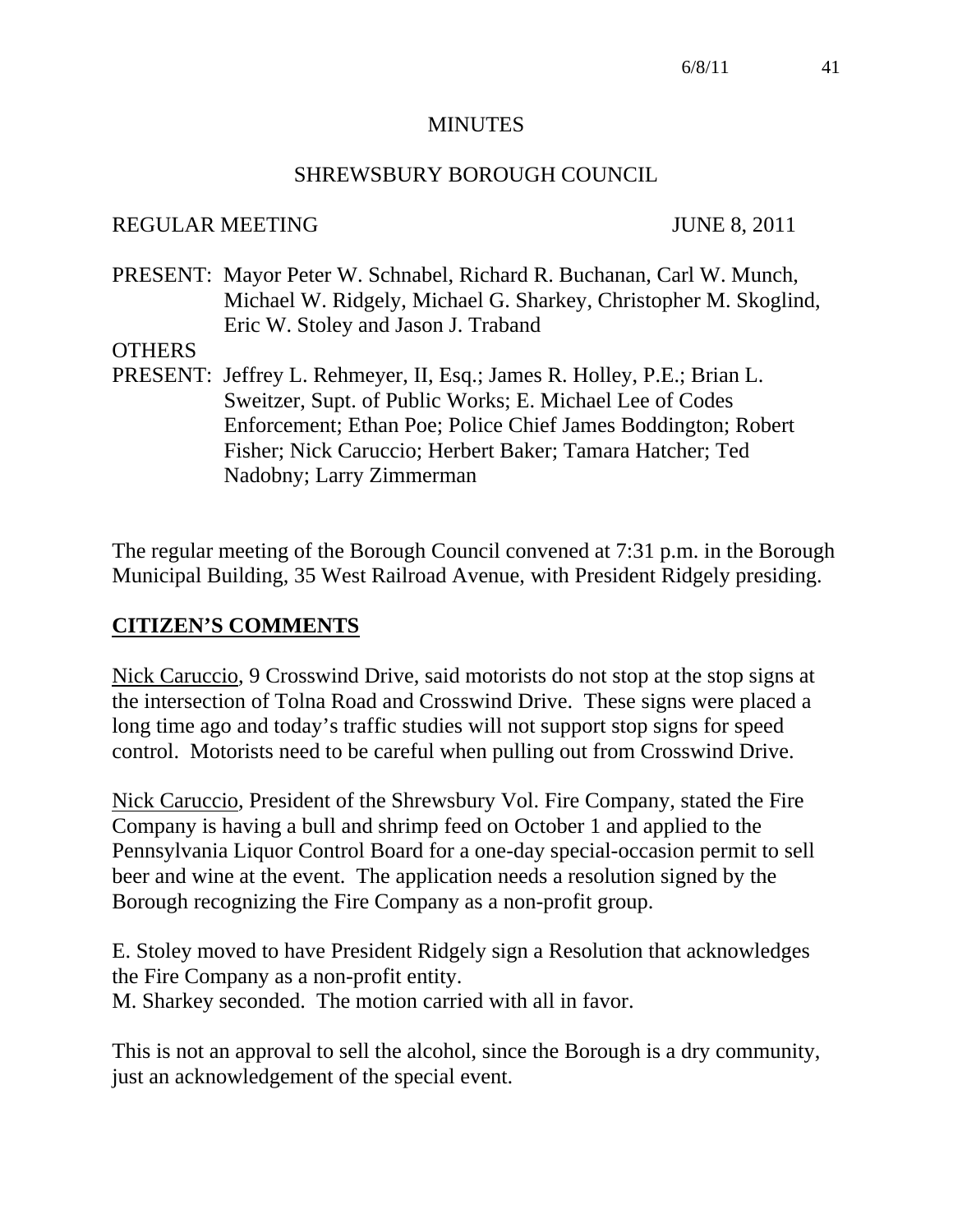### Borough Board Vacancies

Vacancies exist on the Wellhead Protection Committee, the Planning Commission and the Municipal Authority. Resumes or letters of interest were received from Tamara Hatcher, 23 Northbrook Lane for either the Planning Commission or the Municipal Authority; Herb Baker of 21 West Church Street for the Municipal Authority; and Ted Nadobny of 3 Brook Meadow Circle for the Wellhead Protection Committee. They were asked to state some information about themselves.

Ted Nadobny has extensive background in the environmental field both in the water and wastewater industry and has volunteer experience with the Boy Scouts and Helping Hands. Ted has been a Borough resident since 2006.

C. Tamara Hatcher has experience in Baltimore City and Baltimore County as a police officer and at present in the sheriff's office and stated she would like to serve the community in which she lives.

Herb Baker was on Council for 13 years and has experience with both water and sewer and knows a lot of history of the town. He is a life-long resident.

Council will make the appointments at the July meeting.

# **APPROVAL OF MINUTES**

The minutes of the May 11 meeting were approved by unanimous consent by those who were at that meeting.

# **APPROVAL OF EXPENDITURES AND REPORT OF ACCOUNTS**

C. Skoglind moved to approve the expenditures and report of accounts for May. E. Stoley seconded. The motion carried with all in favor.

# **BILL LIST**

The bill list for May was presented: General account: check numbers 10607 thru 10656; Water account: check numbers 4573 thru 4592; Sewer account: check numbers 4325 thru 4340; Highway Aid: check numbers 839 thru 842.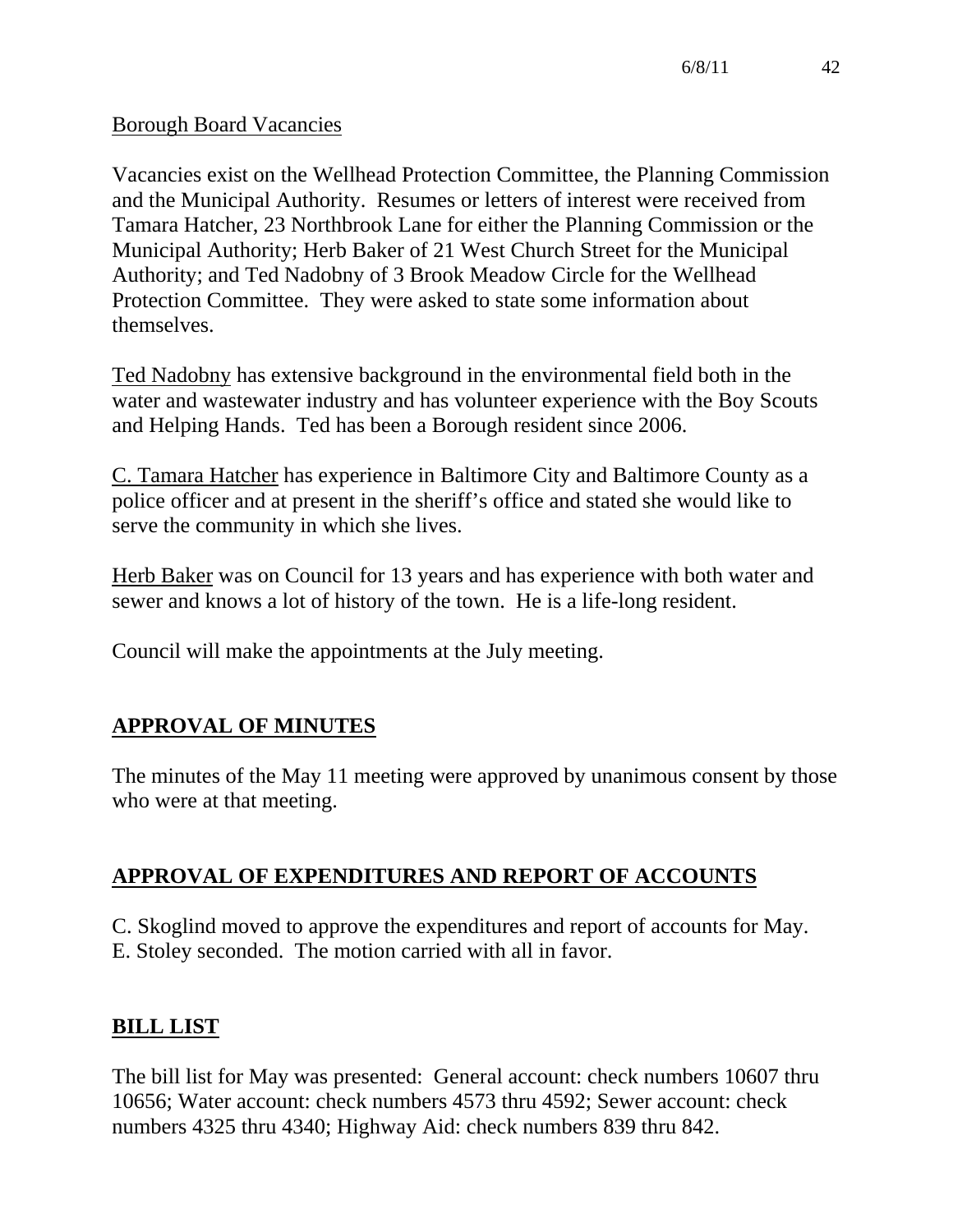- C. Skoglind moved to approve the May bill list.
- C. Munch seconded. The motion carried with all in favor.

# **PAYROLL REGISTER**

C. Skoglind moved to approve the May 2, 16, and 30 payroll registers. M. Sharkey seconded. The motion carried with all in favor.

# **SUBDIVISION AND LAND DEVELOPMENT BUSINESS**

# Heathcote Glen II Preliminary Subdivision Plan

The Township is proposing to give the Borough the liquid fuels monies for the portion of the road that's in the Township, about \$200.00 a year. There was no suggestion of future maintenance. The Borough would have no problem plowing and cindering for that amount of money each year but when it comes time to repave, the Borough would like to share that cost with the Township. President Ridgely volunteered to meet with the Township manager along with Brian Sweitzer, to discuss future maintenance of the roadway to include shared paving and road and improvement bonding.

The Borough Planning Commission recommended approval of the preliminary plan contingent on staff review comments dated May 10, 2011, numbers one through nine being complied with and review of the stormwater language by Sol. Rehmeyer.

The open items from staff review are:

- 1. Certification, with signature, seal and date by the registered professional surveyor to the effect the survey is correct.
- 2. Certification that the Planning Module for Land Development and/or any required waivers have been approved by the PA DEP.
- 3. A letter from Shrewsbury Borough stating that sewage treatment capacity is available to serve this site (lots in the Borough). This was done.
- 4. A letter from the Shrewsbury Water Authority stating that water capacity is available to serve this site (Borough lots). Add note that water capacity is not guaranteed if not paid. This was done.
- 5. An erosion and sedimentation control plan and NPDES permit approved by the York County Conservation District.
- 6. Note: need to discuss maintenance by the Borough of the cul-de-sac that's in the Township. Agreement required.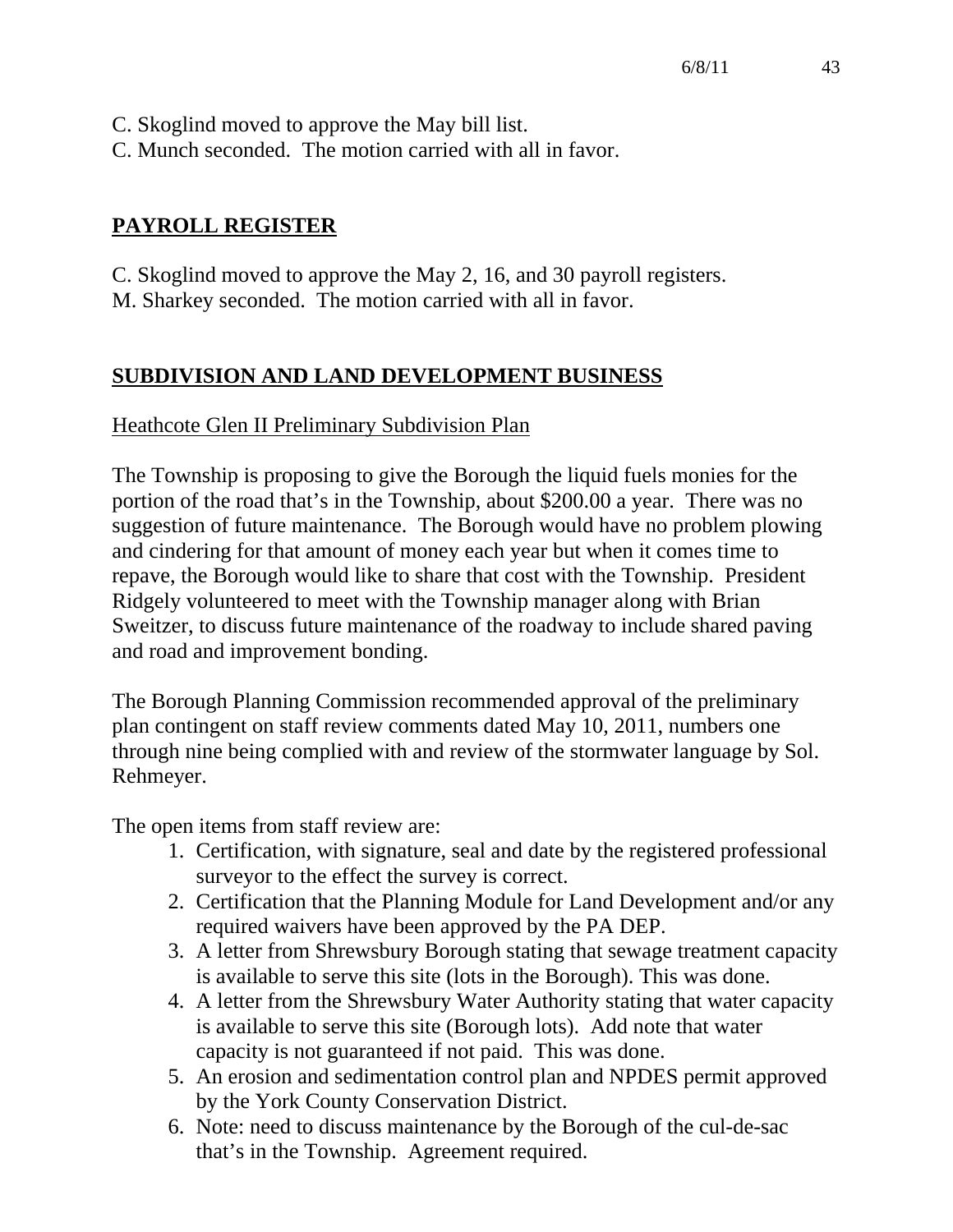- 7. Payment of all outstanding fees.
- 8. Add DEP planning code to sheet 1.
- 9. All stormwater facility ownership and maintenance notes should be reviewed and approved by the solicitor. (Comments were received and given to Phil at the meeting to be amended/added on the plan.)

The Home Owner's Agreement will need to be reviewed and approved by Council and Sol. Rehmeyer prior to the formalization.

E. Stoley moved to give contingent approval of the preliminary plan subject to an agreement being reached between the Borough and the Township for the proposed roadway that will serve future homes in the Township that will address: the size of the cul-de-sac, the roadway being built to Borough specifications; bonding for both the roadway and the public improvements to include the Borough; the agreement needs to include maintenance by the Borough of plowing, cindering, and crack sealing with future paving being shared by the Borough and the Township; the agreement may need to be modified once the road is servicing the lots in the Township.

Further, conditional approval was given for the preliminary plan subject to the staff review comments dated May 10, 2011, being addressed and the comments from Sol. Rehmeyer on the stormwater language being added to the plan for notes 16, 17, 18, and 19. The HOA document must be approved by the Borough prior to its adoption by the HOA/developer.

C. Skoglind seconded. The motion carried with all in favor.

Sol. Rehmeyer asked Phil Robinson is he accepted the contingent/conditional approvals and he answered in the affirmative.

### **Southern Regional Police Department**

Chief Boddington was present regarding clarification of the open burning ordinance as to whether a burn barrel is allowed for recreational use or if a permit is needed. A resident burned in a barrel over the Memorial Day weekend and a neighbor called the police. After review of the ordinance, Council clarified that burning in a 55 gallon burn barrel would require a permit. Recreational use is not allowed. Discussion was also held as to the requirement of staying 50 feet from all property lines can be met anywhere in the Borough. The application form will be modified to make sure all requirements of the ordinance can be met before a permit is issued.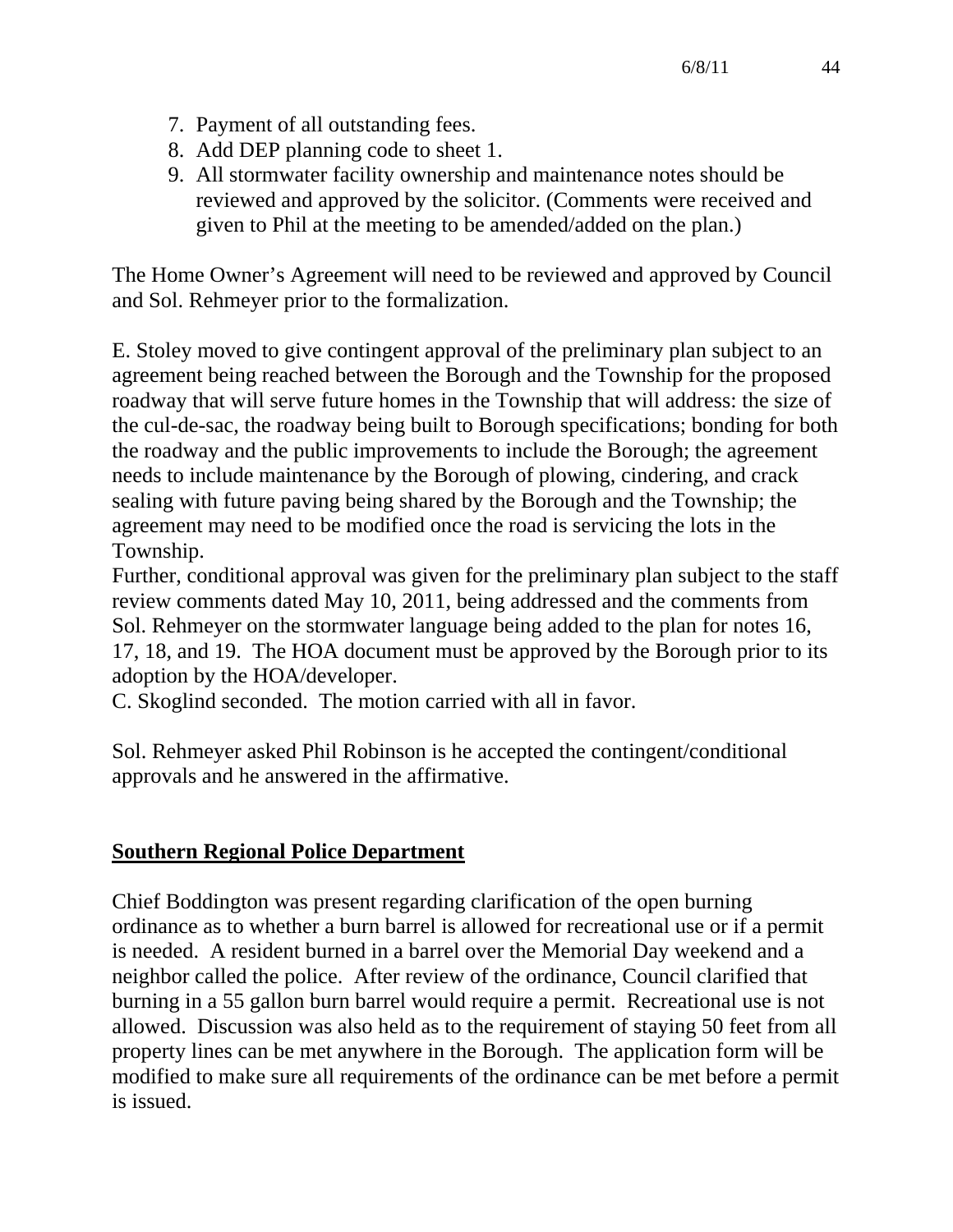A letter will be sent to the resident that a burn barrel cannot be used without a permit with a copy to be sent to the landlord and the Southern Regional Police Department.

Chief Boddington stated two major cases were resolved this week. Loganville Borough signed the agreement for approximately five hours of service per week and that is going well.

R. Buchanan reviewed the police report for April. The Department is updating some policies. The Southern Regional Police Commission received the Borough's letter that it is rescinding its letter of withdrawal sent earlier this year.

# **Codes Enforcement** – E. Michael Lee and Ethan Poe

Several notices were sent for violations. The Stewartstown Railroad is having another work day to repair the roof at the old train station. The owner of the apartment building at 35 East Forrest Avenue is again getting quotes for repair of the wall along North Highland Drive. Mike asked if equipment that is sitting outside at the former post office can be covered with a tarp when not in use. After review of the Zoning Ordinance, the answer was no and that if allowed, it could set a precedent. A privacy fence is not allowed as this property has double frontage. An enforcement notice will be sent if the equipment is not removed.

# **Water & Sewer** – Richard R. Buchanan

### Permit Renewals for Smith and Blouse Wells

The Test Plan proposal for both plans has been submitted to the Susquehanna River Basin Commission. The cost of the permit applications for the two wells will be \$7,040.00.

### Southern School District Sewer Televising

The Public Works Department is contracted to televise the school district's sewer lines at the main campus and will last about three days.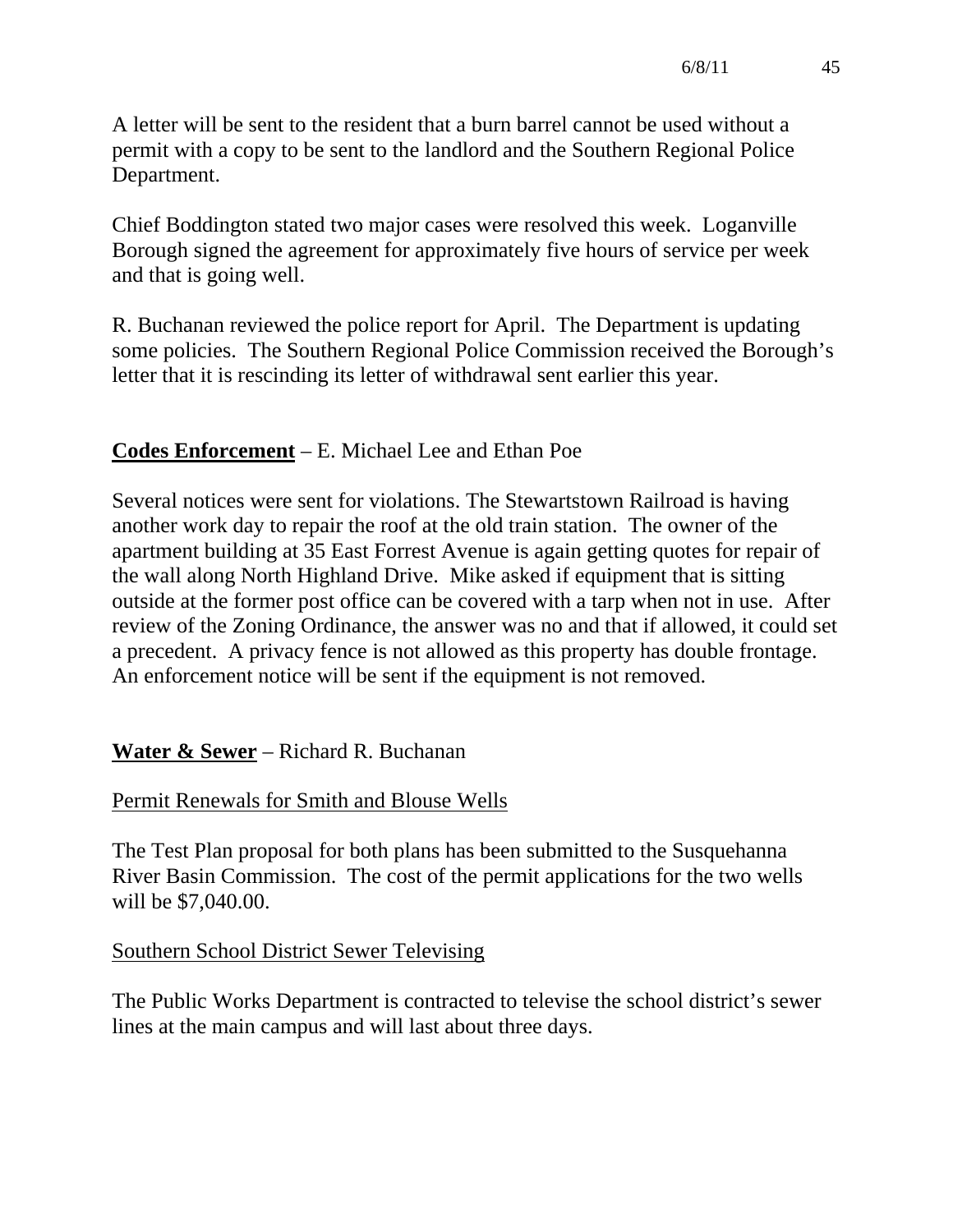# Sewer Grant Application

The grant application for a sewer lining project in the Southern Farms development was submitted as follows: 2012: Grant\$130,000.00 and Borough funds \$100,000.00 and 2013: Grant \$115,000.00 and Borough funds \$150,000.00

# **Public Roads & Lighting** – Eric W. Stoley

# Shiloh Paving Street Resurfacing

The road work for Foxtail Court and Shetland Drive will begin the week of June 6 starting with milling and prep work. The contractor is responsible for notifying residents of a timeline.

# **Public Lands & Buildings and Finance** – Christopher M. Skoglind

# Final Audit Report

- C. Skoglind moved to approve the final 2010 audit report.
- E. Stoley seconded. The motion carried with all in favor.

### Scout House

The Public Works Department has not received notification from the Scouts that the floor was sealed in the new building. The Department can then install the plumbing fixtures.

# 2000 Stake Body Chevrolet Truck

No bids were received after public advertisement.

C. Skoglind moved to sell the bed of the truck to Carey Waugh and to then offer the truck to the Fire Company for training purposes and if not, the truck can be taken for scrap.

R. Buchanan seconded and offered the amendment to include that no bids were received.

The amendment was accepted and the motion carried with all in favor.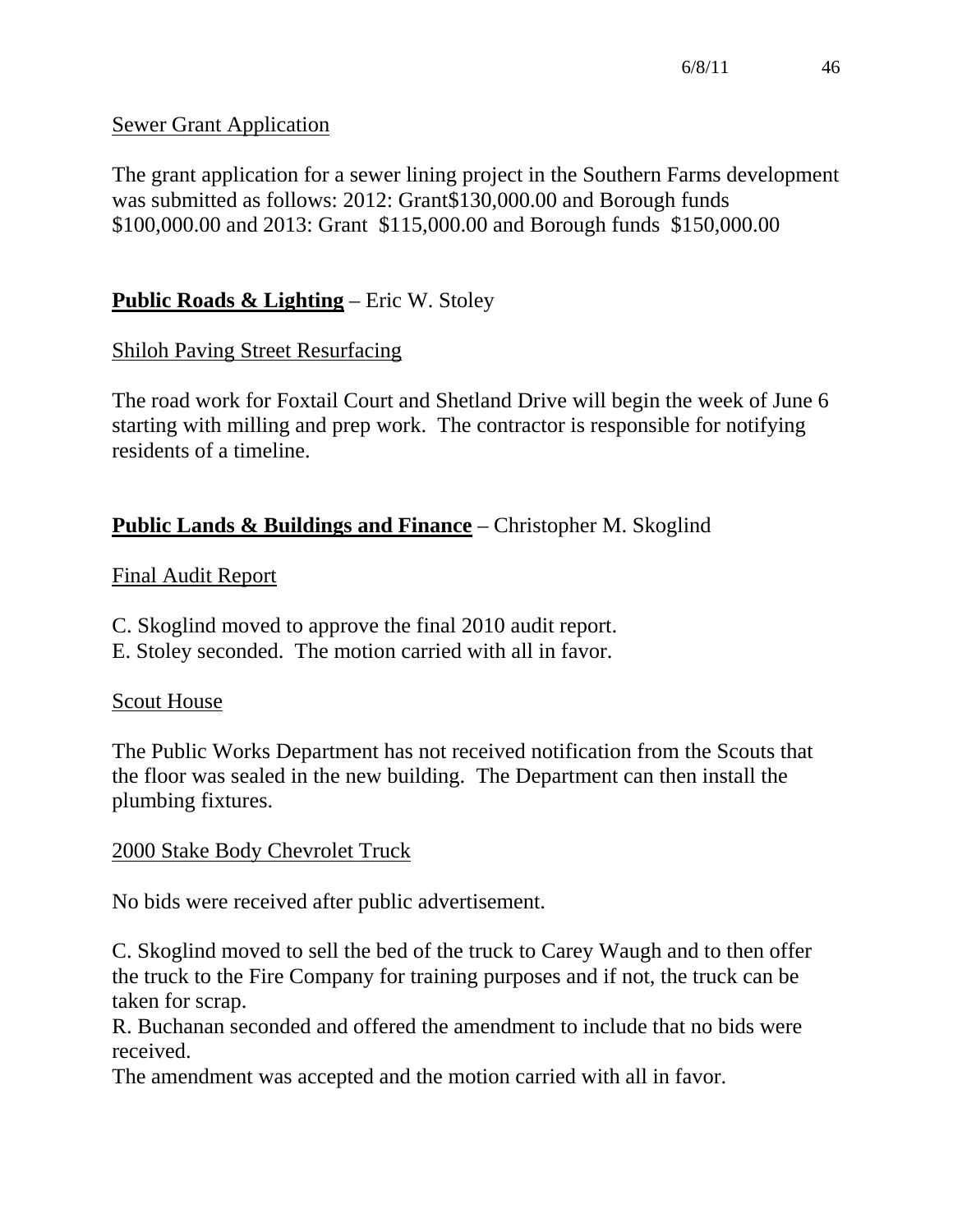### Quarterly Review of Budget to Actual

Council will meet on Wednesday, July 27 at 7:00 p.m. for a mid-year budget review.

# **ENGINEER'S REPORT**

## Heathcote Glen II Planning Exemption

E. Stoley moved that President Ridgely be authorized to sign the sewer planning exemption.

R. Buchanan seconded. The motion carried with all in favor.

### 21 South Hill Street

Eng. Holley reviewed the drawing for the proposed parking area at 21 South Hill Street and said the drawing does not meet the ordinances in that the spaces are too close to adjoining properties. About 12 spaces will be lost because of a required 25' buffer zone between the commercial use and the residential use and two handicap spaces are needed since they exceed 25 spaces. The plan lacks originality and does not tell us how many spaces are required; more zoning problems are foreseen with the proposed plan.

Sol. Rehmeyer will respond to Attorney MacNeal that the plan is not satisfactory and Council can't support the parking as proposed. Another meeting with the residents will be scheduled after we hear back from Attorney MacNeal. A representative from the bank and the gymnastics studio should be at that meeting.

### Retirement

Eng. Holley stated August will be his last meeting as he is fully retiring.

# **SOLICITOR'S REPORT**

Shrewsbury Shopping Center

The amended buffer agreement has now been signed by Kimco.

R. Buchanan moved to authorize President Ridgely and the Secretary to sign the agreement on behalf of the Borough.

M. Sharkey seconded. The motion carried with all in favor.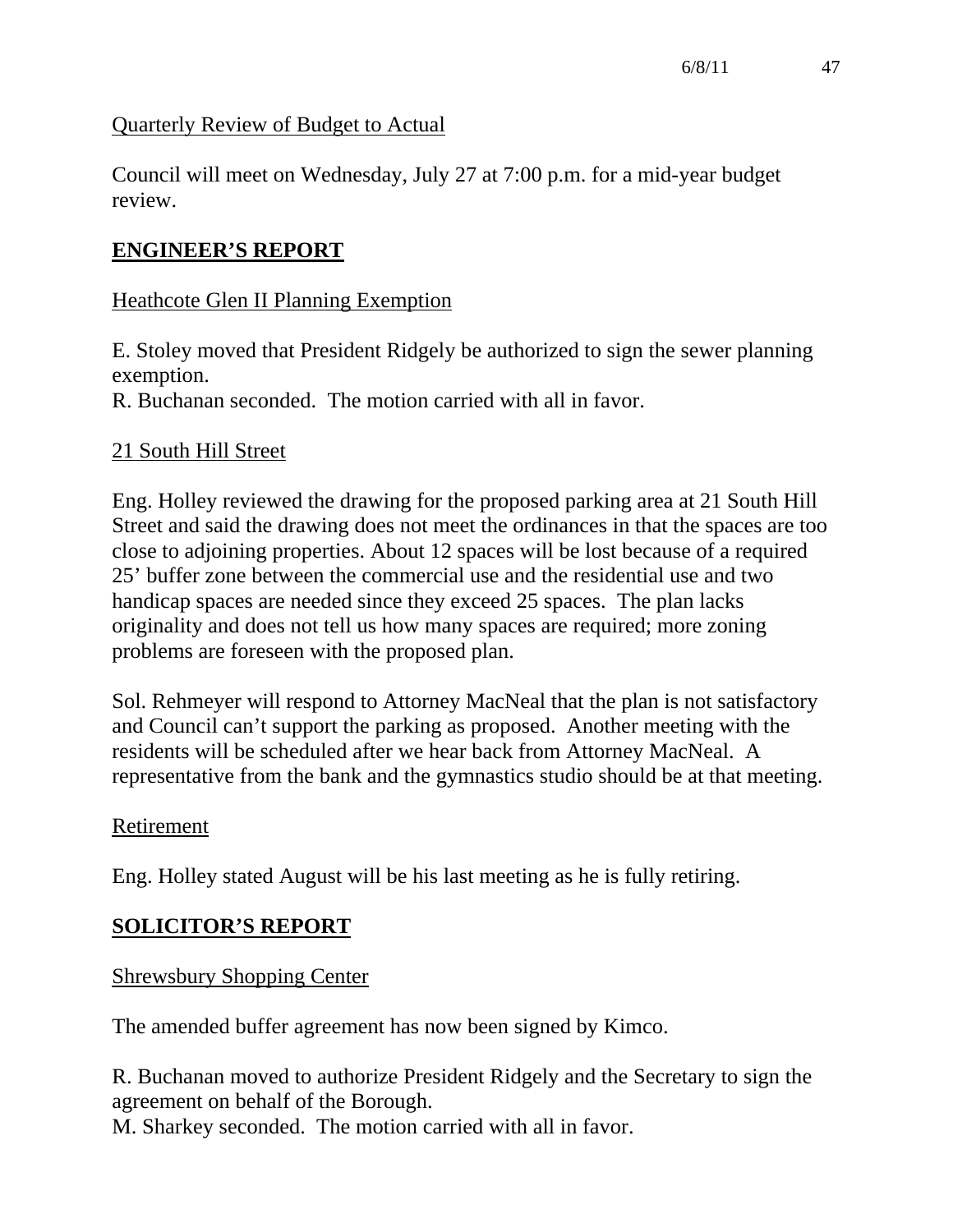The work has been done for about a year.

### Stewartstown Railroad Adverse Abandonment

The request was filed on behalf of the George Hart estate which is owed money by the Stewartstown Railroad Company. In order for the estate to take legal action against the rail line, it must request that the Surface Transportation Board release its jurisdiction. The Borough was contacted since the rail line passes through the Borough.

C. Skoglind moved to authorize Sol. Rehmeyer to respond that the Borough has no comments or interjections at this time to the abandonment of jurisdiction of the Surface Transportation Board.

J. Traband seconded. The motion carried with all in favor.

### **EXECUTIVE SESSION**

An executive session was called at 9:36 p.m. to discuss current litigation. The meeting was reconvened at 10:03 p.m.

#### Special Events Application and Form

M. Sharkey moved to accept the application form and rules for special events as presented.

J. Traband seconded. The motion carried with all in favor.

### **Public Safety, Welfare and Personnel** – Michael G. Sharkey

**Secretary's Report** – Cindy L. Bosley

### York County Boroughs Association Meeting

Mayor Schnabel announced the next meeting is June 23; let the Secretary know if you can attend.

### Delinquent Bills

Three delinquent accounts were turned over to Sol. Rehmeyer for collection: one is for refuse charges and the other two are in the Township and are for sewer charges.

Terry Dunlap, 72 Brook Meadow Circle